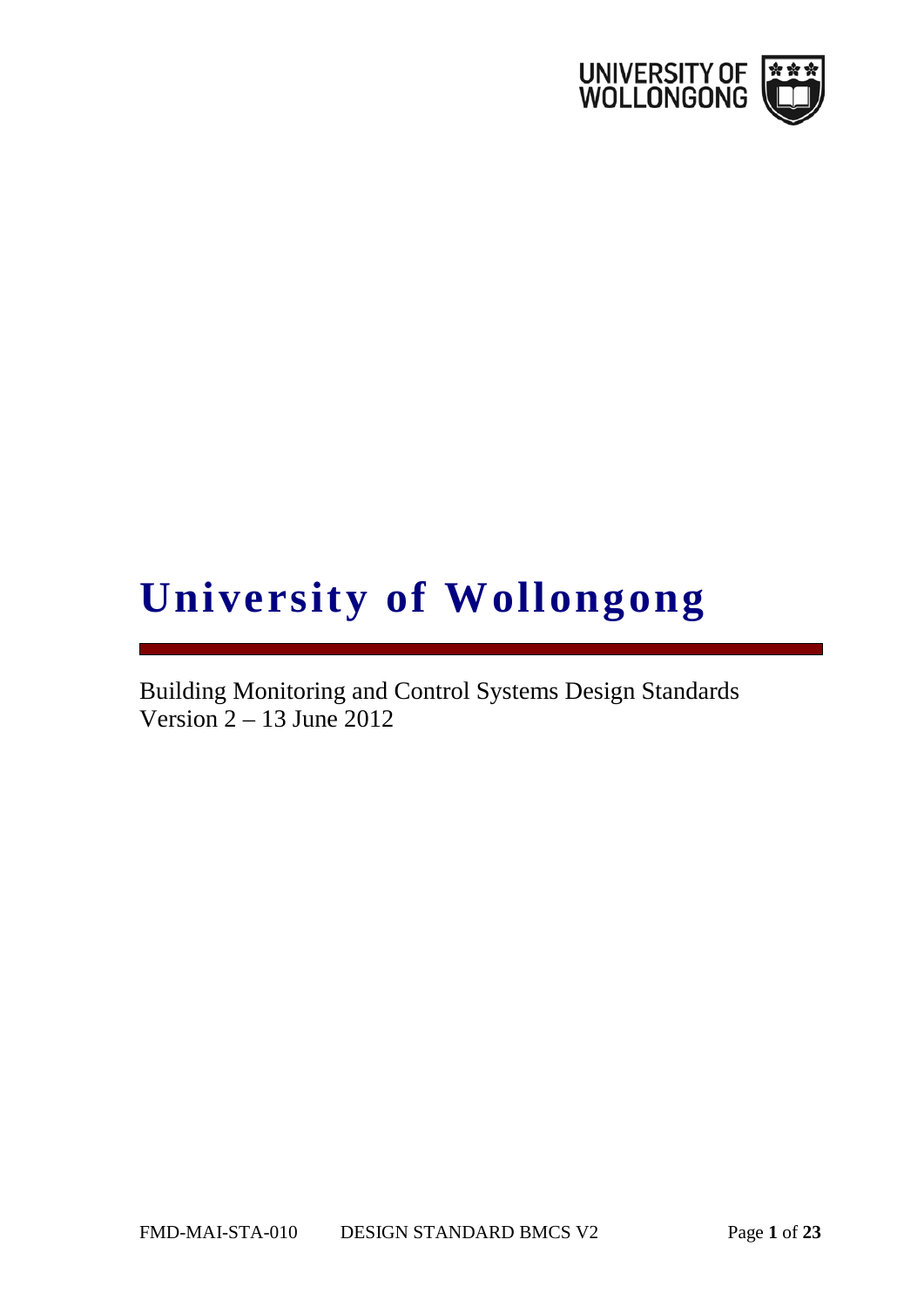UNIVERSITY OF **EXAM**<br>WOLLONGONG

# **VERSION CONTROL SYSTEM**

| <b>Section Modified</b> | <b>Description of Modification</b>                                                                                                       | <b>Version</b> | Organisation                      | Representative                                | <b>Date</b> |
|-------------------------|------------------------------------------------------------------------------------------------------------------------------------------|----------------|-----------------------------------|-----------------------------------------------|-------------|
| 3.1; 3.4; 3.8           | Change the term "Design Engineer" to "Designer"                                                                                          | 1.01           | <b>Asset Technologies Pacific</b> | Donny Yap                                     | 10/08/06    |
| 3.8                     | Life Cycle Costings moved to Section 3.9                                                                                                 | 1.02           | <b>Asset Technologies Pacific</b> | Tom Poyner                                    | 20/11/06    |
| 3.8                     | Warranty periods added                                                                                                                   | 1.02           | <b>Asset Technologies Pacific</b> | Tom Poyner                                    | 20/11/06    |
| Throughout              | UOW Logo added to headers                                                                                                                | 1.02           | <b>Asset Technologies Pacific</b> | Tom Poyner                                    | 20/11/06    |
| 3.2                     | Add risk assessment activity to conceptual design<br>process.                                                                            | 1.02           | <b>Asset Technologies Pacific</b> | Tom Poyner                                    | 1/12/06     |
| 3.4                     | Insert OH&S reference link                                                                                                               | 1.02           | <b>Asset Technologies Pacific</b> | Tom Poyner                                    | 1/12/06     |
| 3.2                     | Insert "specify display graphics"                                                                                                        | 1.03           | University of Wollongong          | Chris Hewitt                                  | 14/02/07    |
| 3.6.7                   | Change heading to Software Development and add<br>paragraphs at end. Renumber from that point onward.                                    | 1.03           | University of Wollongong          | Chris Hewitt                                  | 14/02/07    |
| Throughout              | General revision and update                                                                                                              | 1.04           | University of Wollongong          | John Hazelton                                 | 29/09/09    |
| Throughout              | Document updated to reflect name change from<br>Buildings & Grounds (B&G) to Facilities Management<br>Division (FMD) and rebranding logo | $\overline{2}$ | University of Wollongong          | <b>Yvonne Butcher</b>                         | 5/3/2012    |
| Throughout              | Reviewed, no changes                                                                                                                     | $\overline{2}$ | University of Wollongong          | Chris Hewitt/John<br>Hazelton/Mark Stephenson | 13/6/12     |
|                         |                                                                                                                                          |                |                                   |                                               |             |
|                         |                                                                                                                                          |                |                                   |                                               |             |
|                         |                                                                                                                                          |                |                                   |                                               |             |
|                         |                                                                                                                                          |                |                                   |                                               |             |
|                         |                                                                                                                                          |                |                                   |                                               |             |
|                         |                                                                                                                                          |                |                                   |                                               |             |
|                         |                                                                                                                                          |                |                                   |                                               |             |
|                         |                                                                                                                                          |                |                                   |                                               |             |
|                         |                                                                                                                                          |                |                                   |                                               |             |
|                         |                                                                                                                                          |                |                                   |                                               |             |

FMD-MAI-STA-010 DESIGN STANDARD BMCS V2 Page 2 of 23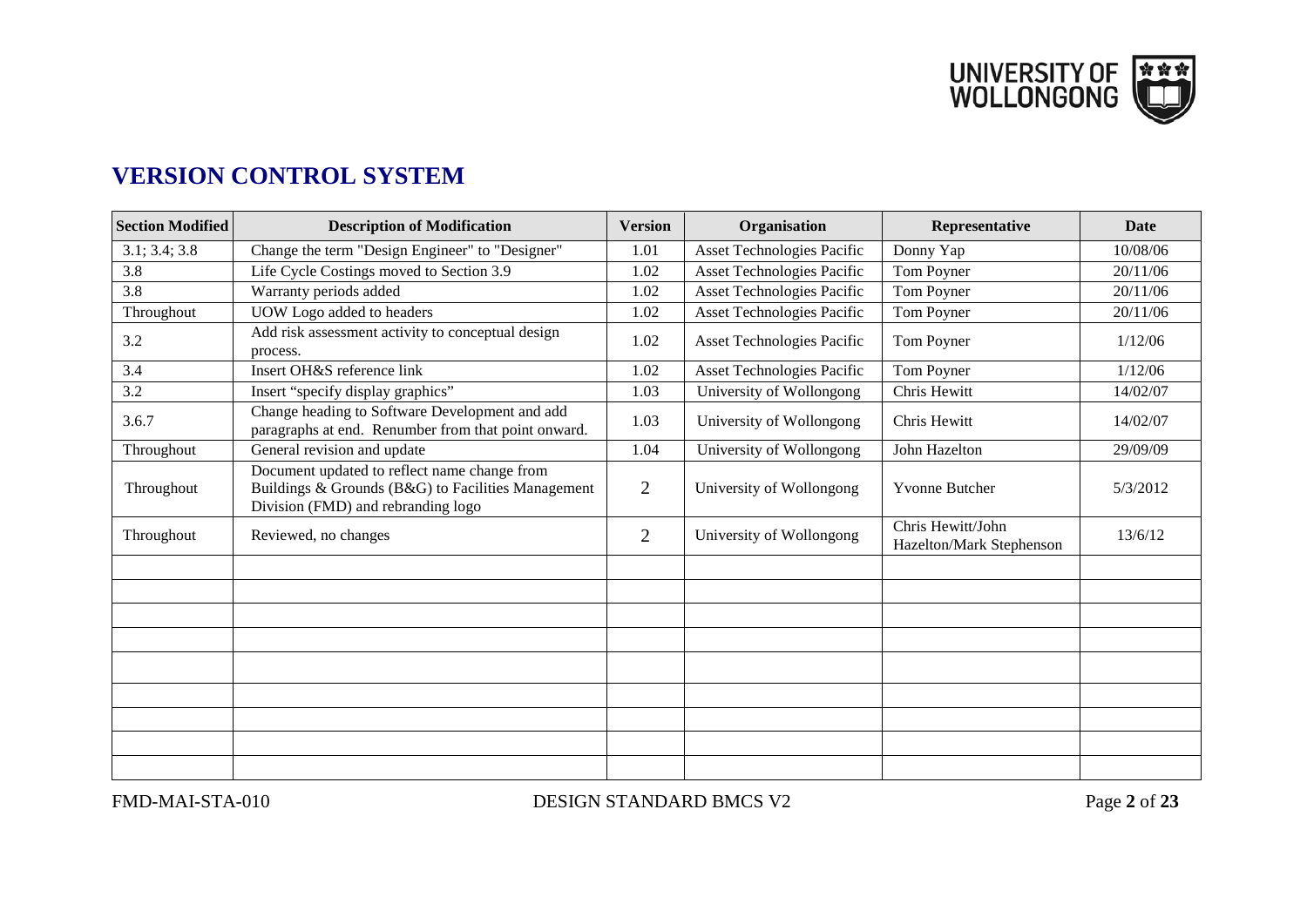

# **TABLE OF CONTENTS**

| 3.  |                                                                           |  |
|-----|---------------------------------------------------------------------------|--|
| 3.1 |                                                                           |  |
| 3.3 |                                                                           |  |
|     | 3.3.1                                                                     |  |
|     | 3.3.1.1                                                                   |  |
|     |                                                                           |  |
|     | 3.3.1.3                                                                   |  |
|     | 3.3.1.4                                                                   |  |
|     | 3.3.1.9                                                                   |  |
|     | 3.3.1.10                                                                  |  |
|     | 3.3.1.11                                                                  |  |
|     | 3.3.1.12                                                                  |  |
|     | 3.3.1.13                                                                  |  |
|     | 3.3.1.14                                                                  |  |
|     |                                                                           |  |
|     |                                                                           |  |
|     | 3.3.2.2                                                                   |  |
|     | 3.3.2.3                                                                   |  |
|     | 3.3.3                                                                     |  |
|     | 3.3.4                                                                     |  |
|     | 3.3.5                                                                     |  |
|     | Stormwater, Rainwater, Recycled Water and Sewerage Pumps Sets:12<br>3.3.6 |  |
|     | 3.3.7                                                                     |  |
|     | 3.3.8                                                                     |  |
|     | 3.3.9                                                                     |  |
|     | 3.3.10                                                                    |  |
|     | 3.3.11                                                                    |  |
| 3.4 |                                                                           |  |
| 3.5 |                                                                           |  |
|     | 3.6.1                                                                     |  |
|     |                                                                           |  |
|     | 3.6.3                                                                     |  |
|     | 3.6.4                                                                     |  |
|     |                                                                           |  |
|     |                                                                           |  |
|     |                                                                           |  |
|     | 3.6.5                                                                     |  |
|     | 3.6.6                                                                     |  |
|     | 3.6.7                                                                     |  |
|     | 3.6.8                                                                     |  |
|     | 3.6.9                                                                     |  |
| 3.9 |                                                                           |  |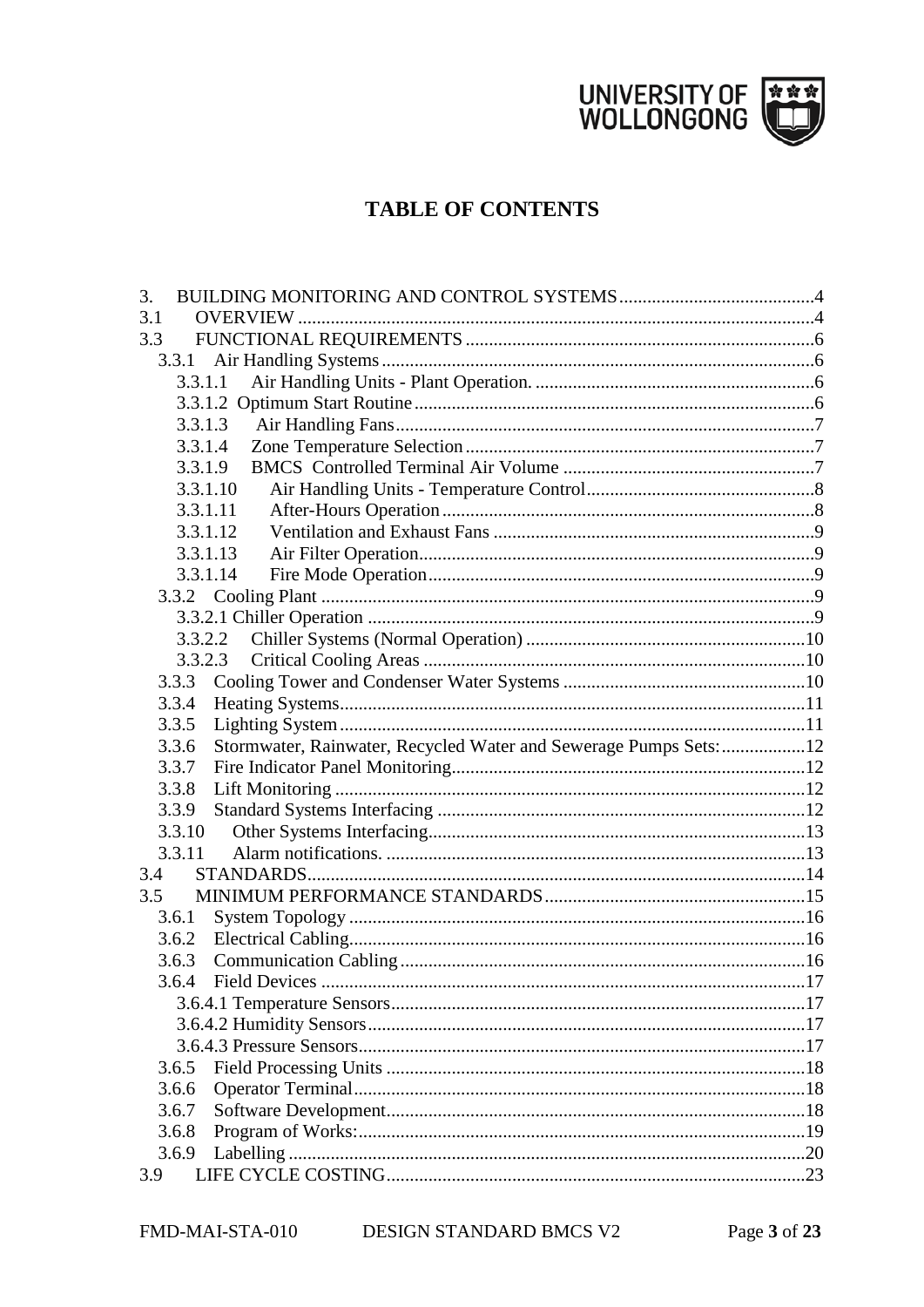

#### <span id="page-3-0"></span>**3. BUILDING MONITORING AND CONTROL SYSTEMS**

The building monitoring and control system (BMCS) shall provide monitoring and control of building and environmental services as required for the project. The BMCS systems currently in use by UOW are the Siemens Apogee Insight and the Johnson Controls Metasys. All hardware, software and field devices shall be capable of full integration into one or other of these systems.

The BMCS shall conform to the current requirements of the University of Wollongong network and communications infrastructure as provided and maintained by the UoW Information Technology Services.

## <span id="page-3-1"></span>**3.1 OVERVIEW**

This design standard outlines the functional, installation and technical requirements for a new or modified building monitoring and control system.

The designer shall use these standards as the basis for the system design, however it is incumbent upon the designer to ensure that the design satisfies site specific operational, logistical and performance requirements and meets UOW's monitoring and control objectives for the site.

The BMCS is to incorporate operational strategies that provide effective and energy efficient performance of the equipment specified to be controlled and or monitored.

Where the designer considers that alternate equipment is preferred to the equipment specified in the design standard, the designer will advise the UoW Project Manager of the functional, performance or cost benefit that will be achieved through the use of the alternate equipment type.

The system shall have a distributed architecture. Data processing and storage and message handling shall be performed at the system field processing units (FPU) and other intelligent field devices.

Each FPU shall operate independently and execute its own control algorithms, alarm management routines, and data processing routines. The system shall be modular and shall permit expansion of both capacity and functionality through the addition of FPUs onto the primary control network.

The system database shall reside within the FPUs. This database shall be populated with the hardware and virtual points and their respective attributes. The system database shall also be able to retain historical data.

All devices shall be configurable from the system operator terminals and from portable PC based field operator terminals.

At the time of practical completion, the installed BMCS firmware and software versions will be the latest available.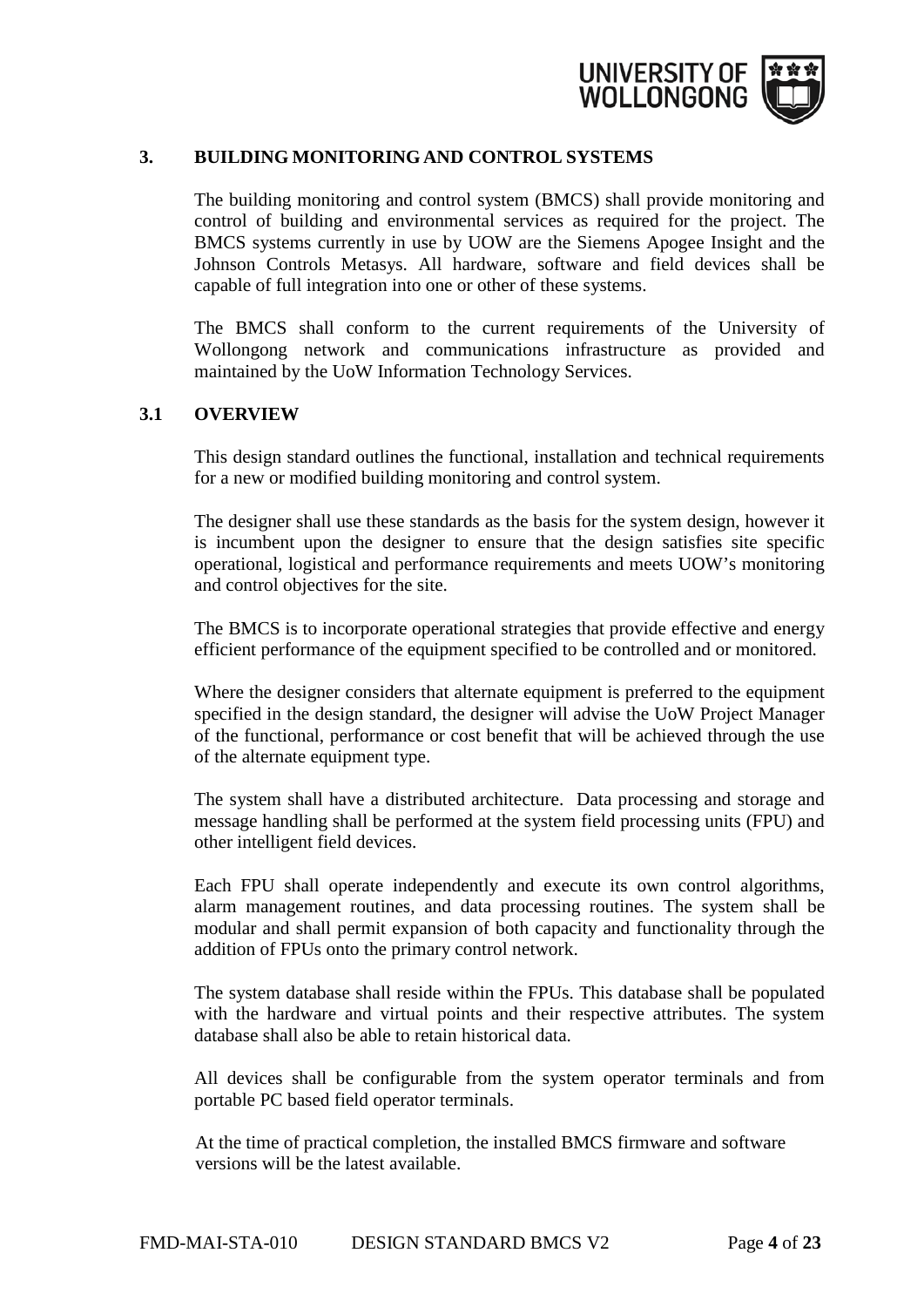

#### 3.2 DESIGN PROCESS

This section overviews the design process. The process shall be followed to achieve UOW's desired outcomes.



*Figure 3.1 - Process Flow*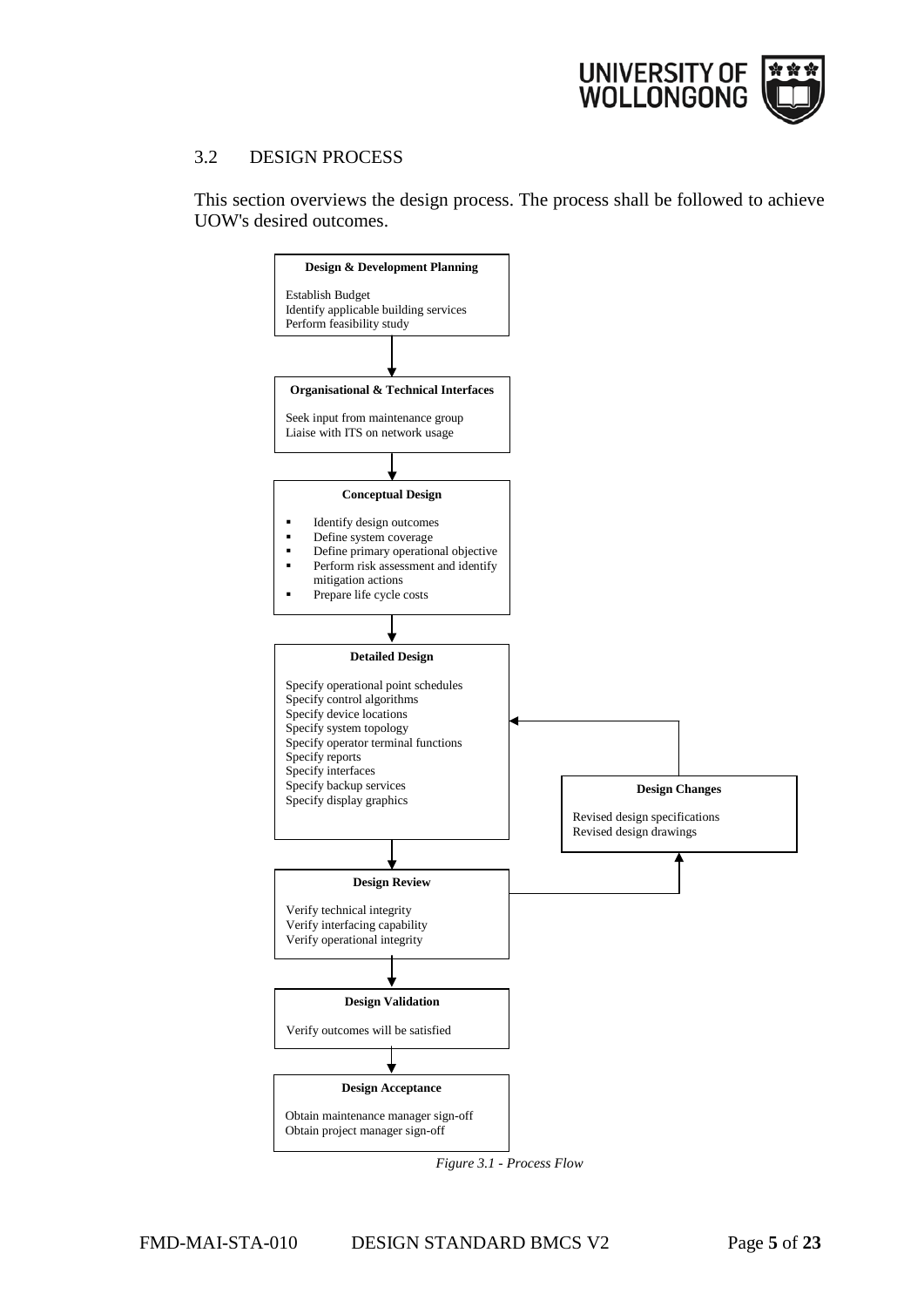

#### <span id="page-5-0"></span>**3.3 FUNCTIONAL REQUIREMENTS**

The BMCS shall be configured with programs to control the following systems as applicable:

#### <span id="page-5-2"></span><span id="page-5-1"></span>**3.3.1 Air Handling Systems**

## **3.3.1.1 Air Handling Units - Plant Operation.**

The starting and stopping of the air handling units shall be controlled by a program which checks time and holiday schedules, after-hours operation, optimum start, optimum stop and night purge routines to determine plant run times.

## <span id="page-5-3"></span>**3.3.1.2 Optimum Start Routine**

The optimum start/stop time algorithm shall calculate the lead time necessary to provide space conditions from the commencement up to the termination of the scheduled occupancy.

When an optimum start routine is on, conditions shall be referenced to determine if the desired space temperature has been achieved. The routine shall be turned off if occupancy time has commenced or if the desired temperature has been achieved. The optimum start routine will contain the following sub-routines:

#### **3.3.1.2.1 Pre-Heat**

The BMCS shall control the pre-heat cycle. This cycle shall not be initiated if after-hours mode is operating.

The pre-heat cycle shall be enabled if the outside air temperature is lower than the external set point programmed temperature and sensors within the zones served by the unit are below the programmed internal set point temperature by a set amount.

This operation shall be time schedule dependent and shall begin prior to scheduled occupancy times.

Once terminated or if not executed the pre-heat cycle shall be disabled for that day. The pre-heat shall not be initiated if the heating equipment is "out of service" (OOS) or in alarm.

#### **3.3.1.2.2 Pre-Cool**

The BMCS shall control a pre-cool cycle. This cycle shall not be initiated if after-hours mode is operating.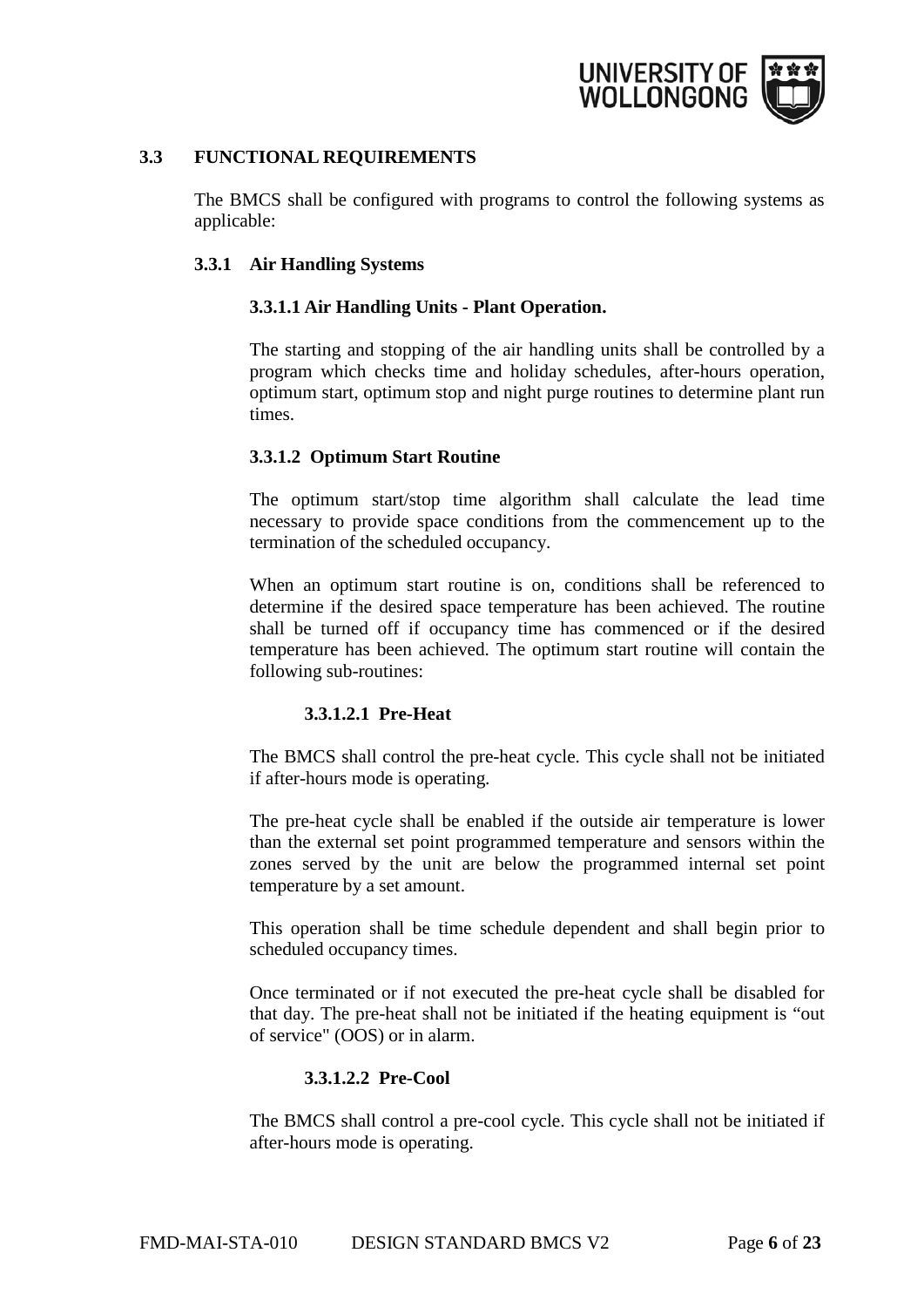

The pre-cool cycle for the conditioners shall be enabled if outside air temperature is greater than the designated setpoint. This will be time schedule dependent and shall be scheduled to begin prior to normal building occupancy.

Once terminated or if not executed the pre-cool cycle shall be disabled for that day.

# **3.3.1.2.3 Night Purge**

The night purge routine shall provide cooling of the building with outside air during the night.

Night Purge shall not operate if the plant is working in after-hours mode and shall not operate on non-working days.

# <span id="page-6-0"></span>**3.3.1.3 Air Handling Fans**

The fans shall only start if building occupancy, pre-heat, pre-cool, night purge, heat recovery or after-hours mode is turned on.

If pre-heat or pre-cool has been operating and terminates prior to building occupancy time, the fans shall not stop (to be followed a short time later by restarting for occupancy) but shall continue to run through to the building occupancy period.

On start up, variable volume fans shall be energised at minimum air flow to prevent damage to equipment by excessive pressure.

# <span id="page-6-1"></span>**3.3.1.4 Zone Temperature Selection**

In normal operation the air handling units shall be controlled by a selectable option of either the highest or the average of the thermostats located in the respective operating zones.

All temperature sensors within the occupied zone(s) shall be available for use in the selected calculation and the options of highest or average shall be selectable by the operator.

The system will allow for any specific sensor to be excluded from highest/average calculations if its reading is faulty.

#### <span id="page-6-2"></span>**3.3.1.9 BMCS Controlled Terminal Air Volume**

The mode of operation of BMCS controlled terminal air volume shall be set according to the mode of operation of the air handling unit.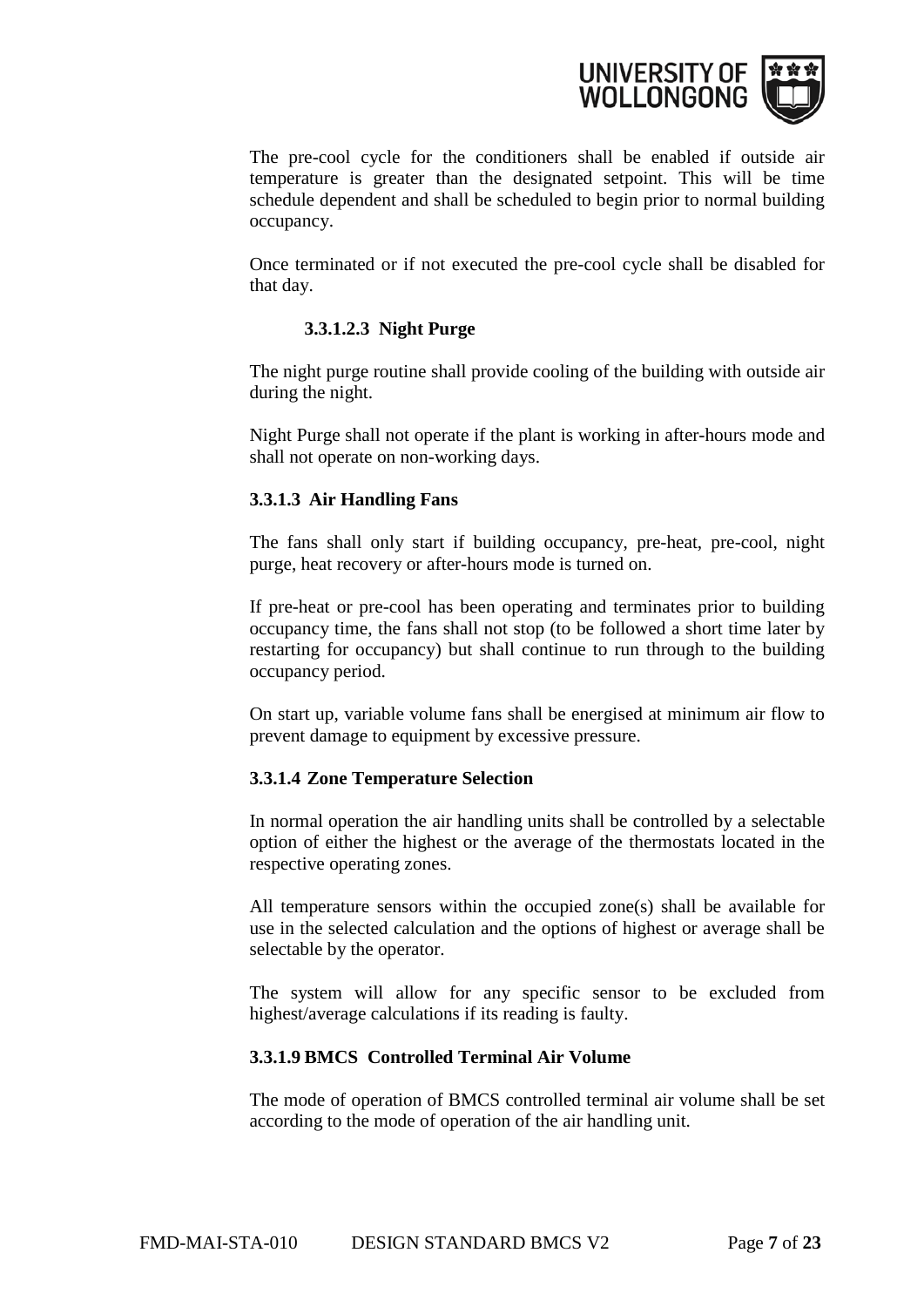

If a fire alarm is active, all fans, zone dampers and terminal devices shall be set to the states and positions required by the applicable fire/smoke control strategies. Where this is accomplished by hard-wired control the BMCS shall mimic these control signals.

During occupied operation zone dampers and terminal volume devices shall vary the flow rate of conditioned air as required to best maintain space temperatures.

#### <span id="page-7-0"></span>**3.3.1.10 Air Handling Units - Temperature Control**

The BMCS is to utilise outside air cycles for cooling whenever the conditions are suitable. This mode is designated as "Economy Cycle" (EC).

The BMCS will include the provision of outside air and return air temperature and humidity sensors to allow the calculation of outside air and return air enthalpies.

The EC shall be enabled if outside air temperature/enthalpy is less than the return air temperature/enthalpy and the air handling unit is operating in a cooling mode.

The EC shall be disabled if outside air temperature/enthalpy is above the programmed set point or the associated air handling unit switches to heating mode.

To avoid possible oscillation of the EC cycle, the routine shall include an adjustable timer and/or differential, to ensure that the condition is stable and not transient prior to implementation of the cycle.

Where applicable to the cooling plant type and beneficial to energy consumption or space temperature control the space temperature calculation will be used to reset the air handling unit supply air temperature setpoint.

The operation of the unit's chiller shall be enabled or disabled according to programmed values of a unit cooling call which will be derived from either chilled water valve position or DX cooling demand from the occupied space.

Mode setpoint deadbands shall be incorporated into all control strategies to ensure that the plant operation utilises the allowable tolerances specified for the controlled variable.

#### <span id="page-7-1"></span>**3.3.1.11 After-Hours Operation**

After-hours operation shall be initiated manually, by local push-buttons, or programmed to occur automatically by time schedule as required by the building design brief. Where push-buttons are used, a green indicating light will be installed adjacent, to display the system operating state.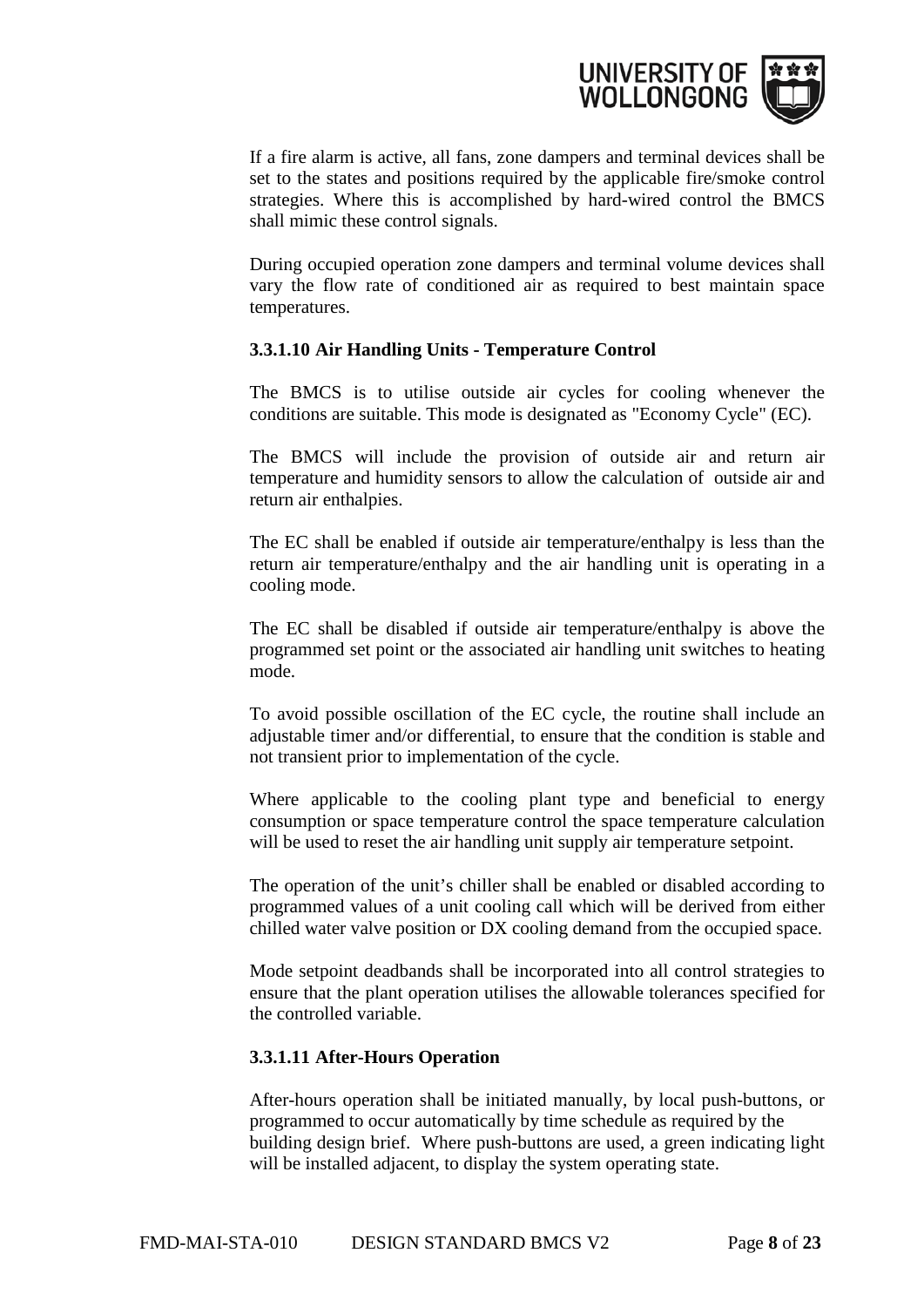

The automatic program shall permit operation of the plant and initiate control of a respective floor, level or zone depending on the specified zoning and capability of the plant.

#### <span id="page-8-0"></span>**3.3.1.12 Ventilation and Exhaust Fans**

Ventilation fans shall be started and stopped by the BMCS in accordance with independent time schedules and interlocked with other systems as appropriate. Fan status should be monitored by the BMCS.

#### <span id="page-8-1"></span>**3.3.1.13 Air Filter Operation**

Unless lesser or additional requirements are specified, the BMCS shall monitor a differential pressure switch configured to sense across each filter bank.

#### <span id="page-8-2"></span>**3.3.1.14 Fire Mode Operation**

The BMCS shall monitor the activation or deactivation of fire mode within the areas served. This fire mode of operation shall be indicated on the operator terminals as a high priority alert.

#### <span id="page-8-3"></span>**3.3.2 Cooling Plant**

The cooling plant comprises chillers, split systems, water or air cooled package units etc.

#### <span id="page-8-4"></span>**3.3.2.1 Chiller Operation**

The BMCS shall monitor the following parameters as applicable:

- a. Cooling calls.
- b. Chillers, Chilled Water Pump and Condenser Water Pumps statuses.
- c. Chiller/heat pump faults/alarms.
- d. Chiller load.
- e. Chiller Chilled Water entering and leaving temperatures.
- f. Condenser water entering and leaving temperatures.
- g. System supply differential pressure
- h. Out of service (OOS) condition.
- i. Energy consumption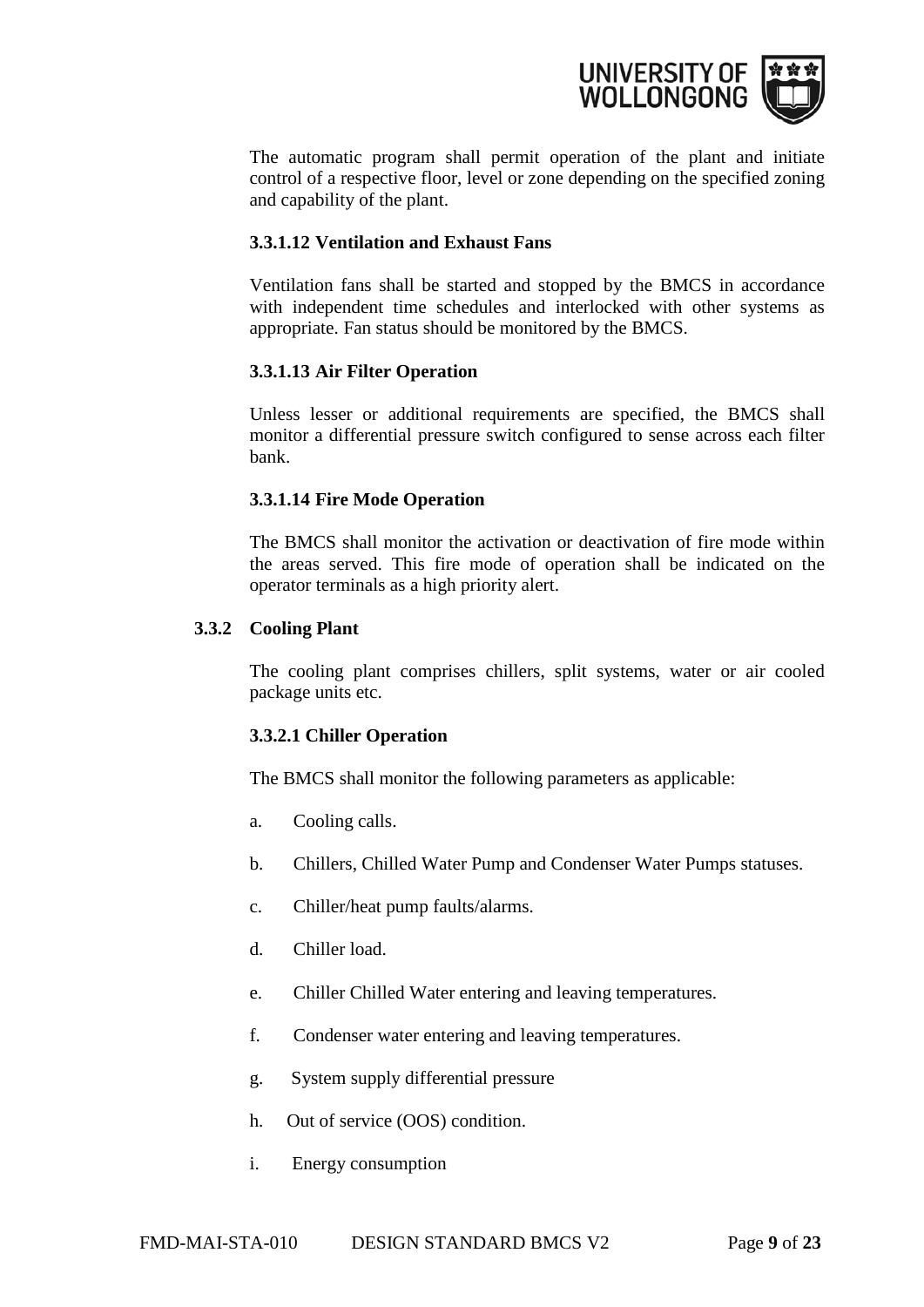

The BMCS or, if required by the chiller/heat pump manufacturer the chiller/heat pump shall control the following as applicable:

- a. Chiller/Heat pump enables.
- b. Pump enables.
- c. Bypass Valves
- d. Staging and Sequencing.
- e. Load limiting.
- f. Restarting after power failure
- g. Out of Service (OOS)

Provisions should be available for all equipment to be run from local manual switches should the BMCS be out of service.

#### <span id="page-9-0"></span>**3.3.2.2 Chiller Systems (Normal Operation)**

Chiller systems shall be enabled and will run whenever a cooling demand signal is received from an associated air handling unit. BMCS chiller control sequences shall include for Duty/Standby, Lead/Lag and fault change-over as applicable. The BMCS should instigate an automatic system restart after interruptions such as power failure or fire trip reset.

#### <span id="page-9-1"></span>**3.3.2.3 Critical Cooling Areas**

The BMCS shall utilise dedicated sensors to monitor the temperatures within areas having with a critical temperature requirement. Temperature thresholds shall be configured to generate warning and alarm notifications on the BMCS when reached.

#### <span id="page-9-2"></span>**3.3.3 Cooling Tower and Condenser Water Systems**

Where the heat rejection plant comprises cooling towers and associated equipment.

The BMCS shall monitor:

- a. Condenser water pump and cooling tower fan statuses
- b. Condenser water entering and leaving temperatures.
- c. Water treatment equipment faults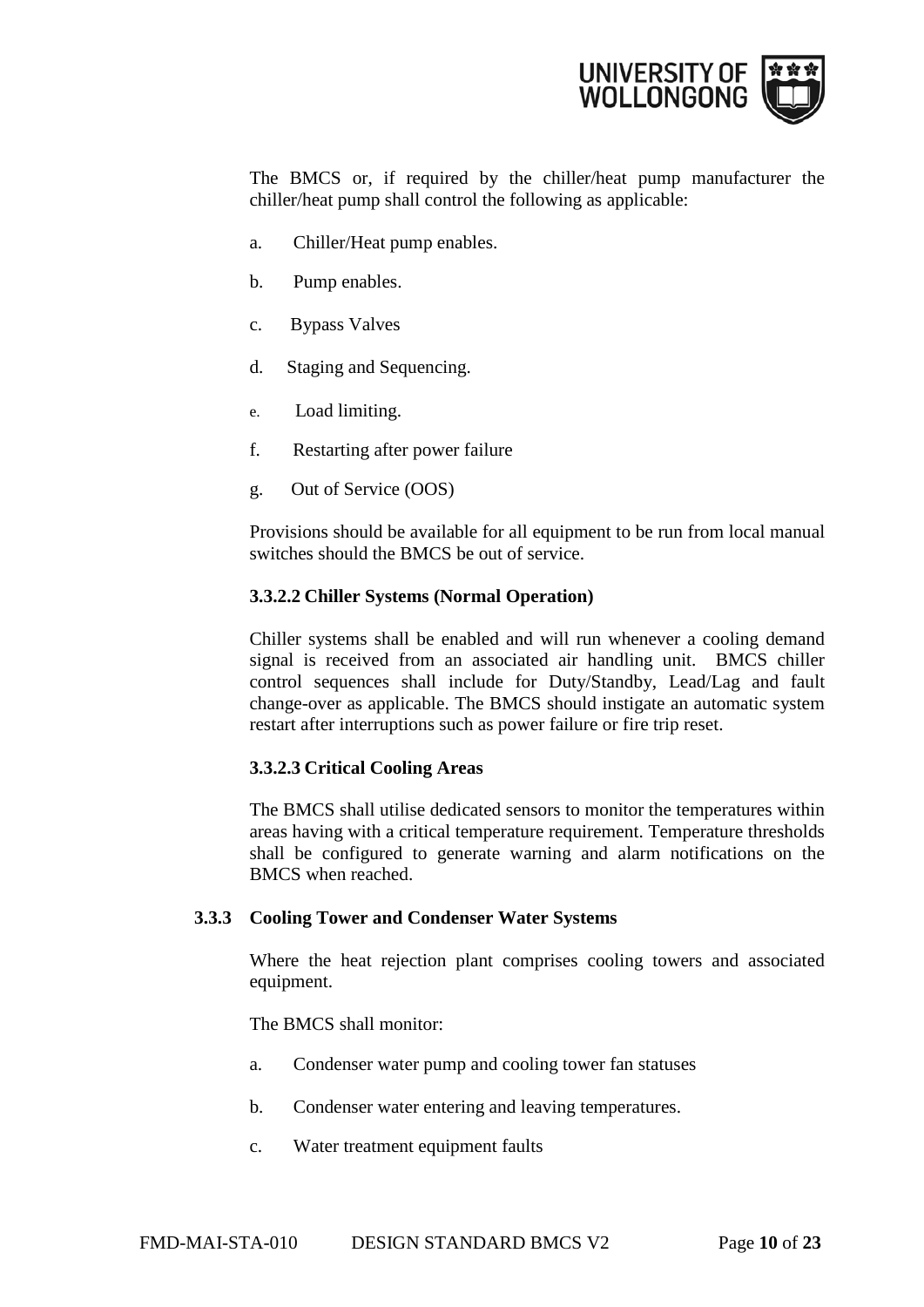

d. Level alarms-high and low for all cooling towers.

The BMCS or chiller/heat pump equipment shall control:

- a. Condenser water pump and cooling tower fan enables and speeds as applicable.
- b. Staging and sequencing of pumps.
- c. Leaving temperature control and sequencing of fans and their speeds as required.
- d. Motorised cooling tower isolating and by- pass valves.

#### <span id="page-10-0"></span>**3.3.4 Heating Systems**

The heating systems comprises electric duct heaters or electric or gas boilers.

The BMCS shall monitor the following:

- a. Temperature of all duct heated zones.
- b. Entering and leaving water temperatures.
- c. Equipment statuses.
- d. Equipment faults.

The BMCS shall control the heater enables. Incorporating duty/standby, lead/lag and fault change-over as applicable.

#### <span id="page-10-1"></span>**3.3.5 Lighting System**

Where specified, the BMCS shall control lighting systems comprising external, security and selected internal and external lighting. The control will be by time schedule, PE cell, PIR detection and/or after hours switch as required.

The BMCS shall monitor:

- a. After-hours lighting switches.
- b. Occupancy detectors.
- c. Photo-electric cells.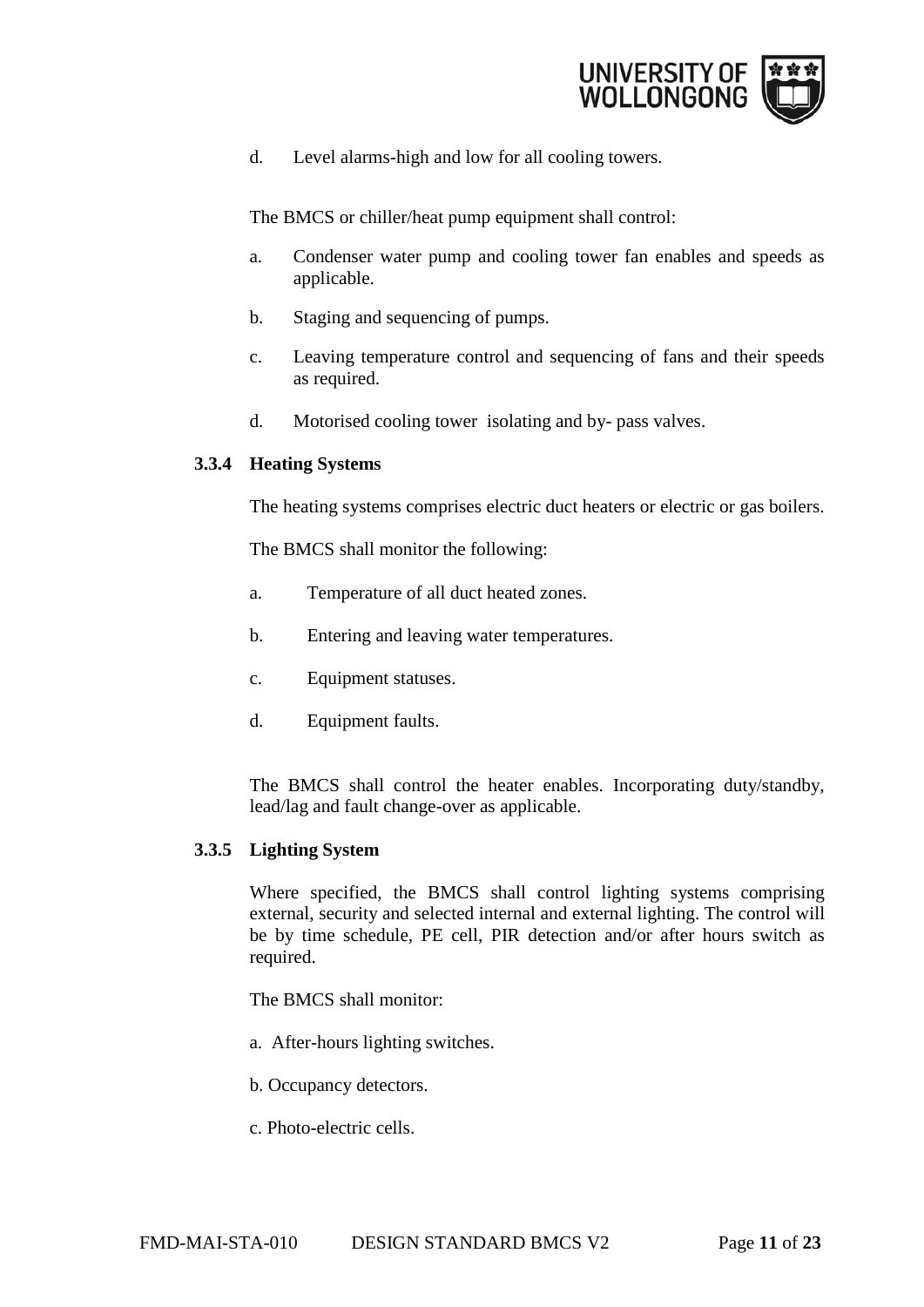

The BMCS shall control lighting contactors (via auto-off manual switches), generally provided within the lighting distribution boards.

#### <span id="page-11-0"></span>**3.3.6 Stormwater, Rainwater, Recycled Water and Sewerage Pumps Sets:**

The BMCS shall monitor the following:

- a. High level alarms
- b. Pump fault.

## <span id="page-11-1"></span>**3.3.7 Fire Indicator Panel Monitoring**

The BMCS shall monitor the following:

- a. Fire alarms
- b. System faults

Where the mechanical-electrical configuration allows, the BMCS should be configured for an operator ability to reset the mechanical panel fire trips.

#### <span id="page-11-2"></span>**3.3.8 Lift Monitoring**

The BMCS shall monitor the following:

- a. Lift faults
- b. Emergency Stop/Fire Service

# <span id="page-11-3"></span>**3.3.9 Standard Systems Interfacing**

Where the BMCS interconnects to other building services such as fire services, electronic monitoring and access control systems or automatic lighting systems, an interface shall be provided that achieves specified functionality, performance and reliability.

Low level interfaces shall comprise of a set of voltage free electrical contacts controlled by the service providing the necessary signal.

High level interfaces shall be provided using a standard protocol and an established software product that is fully compatible with the BMCS and the service to be interfaced.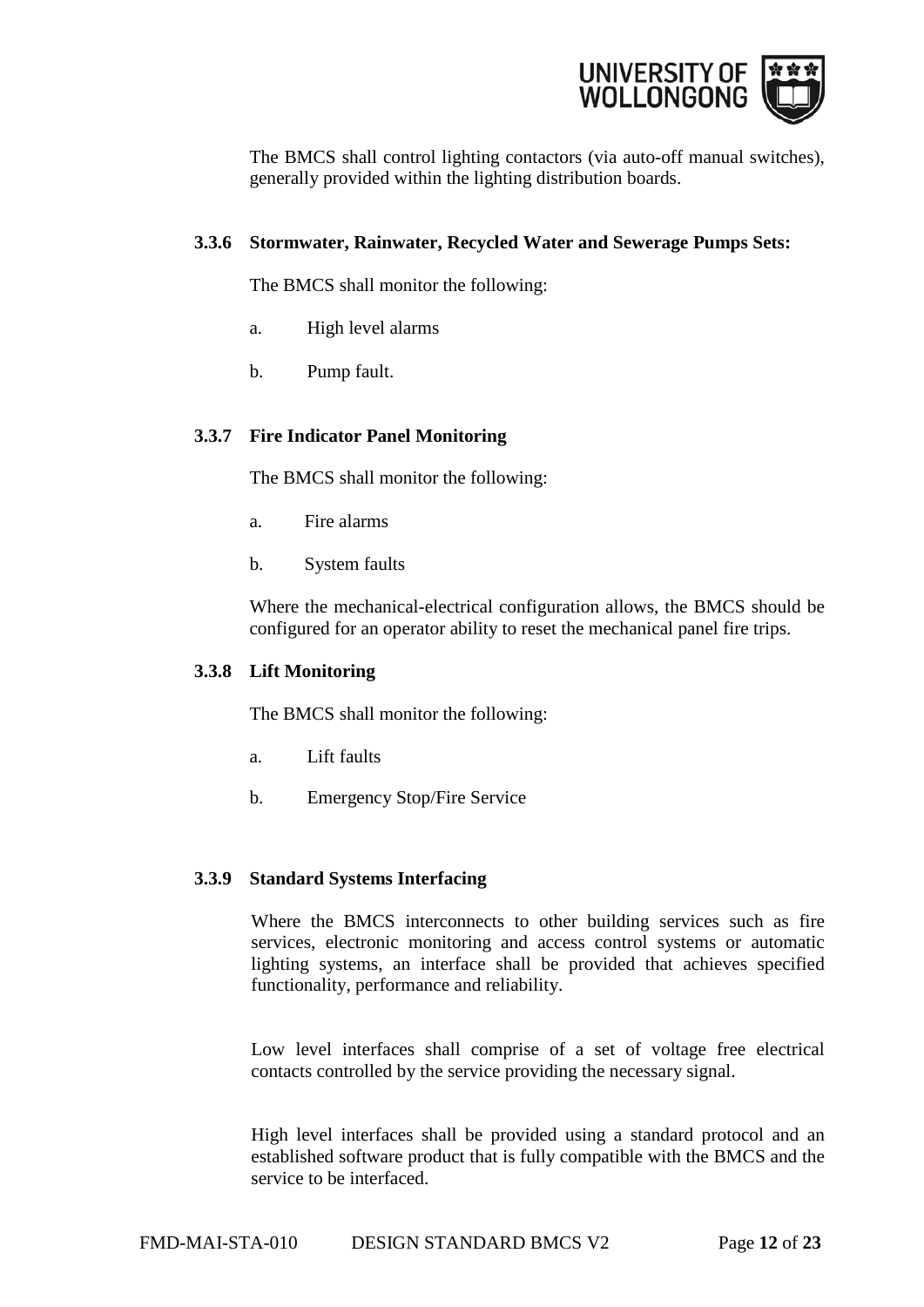

| <b>System to be Interfaced</b>              | <b>Interface Type</b> | <b>Interface Responsibility</b> |
|---------------------------------------------|-----------------------|---------------------------------|
| Fire                                        | Low level             | Fire Or Mechanical Contractor   |
| Lift                                        | Low level/high level  | Lift Contractor                 |
| Lighting                                    | Low level Control     | <b>BMCS</b> Contractor          |
| Electronic Monitoring and<br>Access Control | Low level/high level  | <b>EMAC</b> Contractor          |

*Table 3.1 - System Interfaces*

#### <span id="page-12-0"></span>**3.3.10 Other Systems Interfacing**

Where required by the client brief, the BMCS shall monitor and or control other incorporated services. Typical services in this category are:

- a. Laboratory gasses.
- b. Fume cupboards.
- c. Rainwater systems
- d. Irrigation systems
- e. Grey water systems.
- f. Domestic hot and cold water systems.
- g. Laboratory cooling water systems.
- h. Non-Potable Water Systems.
- i. Specialist laboratory equipment.
- j. Cool rooms and freezers.
- k. Generators.

#### <span id="page-12-1"></span>**3.3.11 Alarm notifications.**

Where required by the client brief, the BMCS shall monitor system and point alarms, designated by the client as critical. The BMCS shall pass a notification of activated critical alarms to the Information Technology Services messaging service for broadcast to nominated email addresses or, by SMS, to nominated phone services.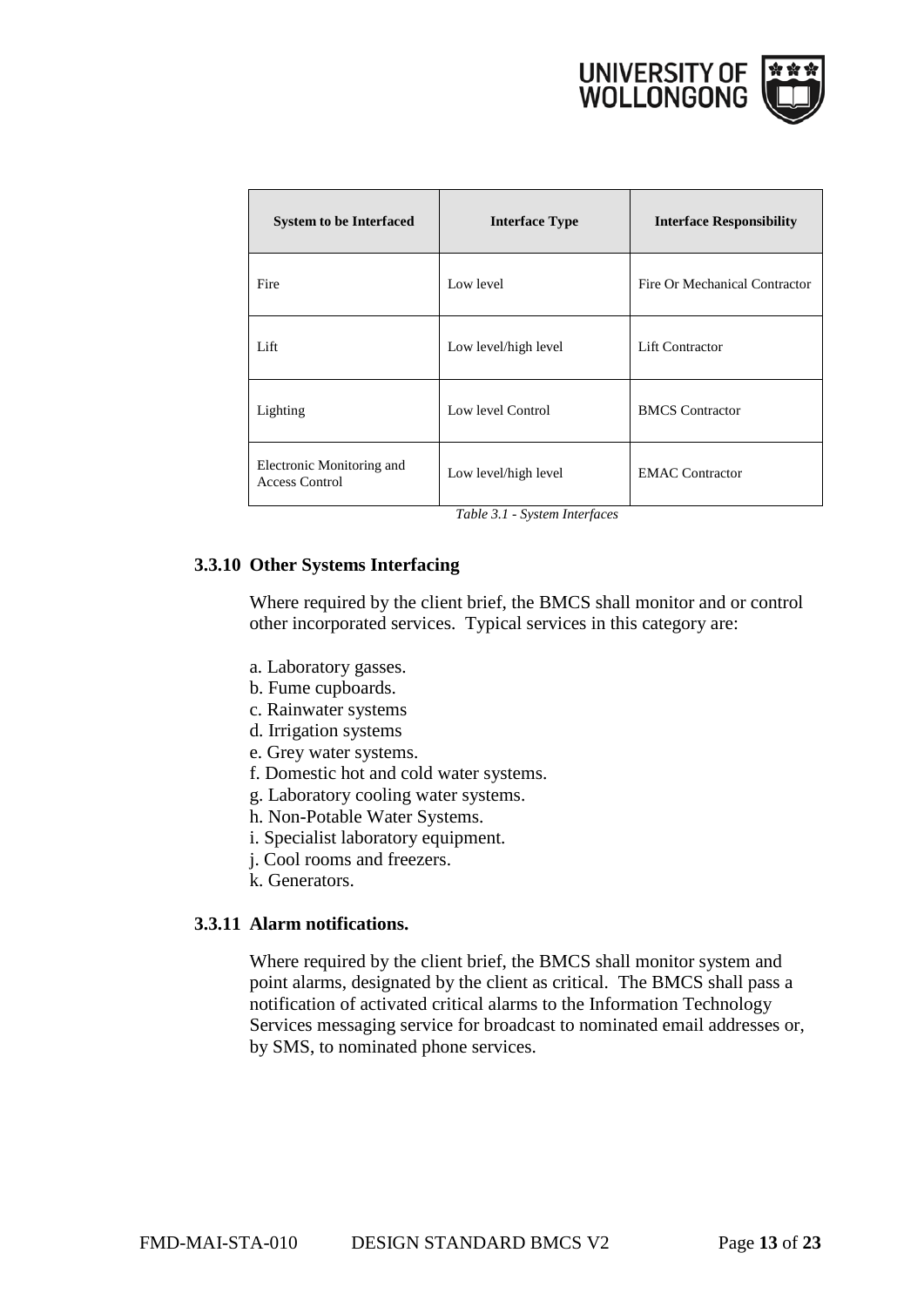

# <span id="page-13-0"></span>**3.4 STANDARDS**

The BMCS design, configuration and operation shall comply with the latest versions of all relevant codes and standards in force at the time of tender. Where the designer considers a standard to be inappropriate to the circumstances, the designer shall advise the University of Wollongong project manager and seek direction.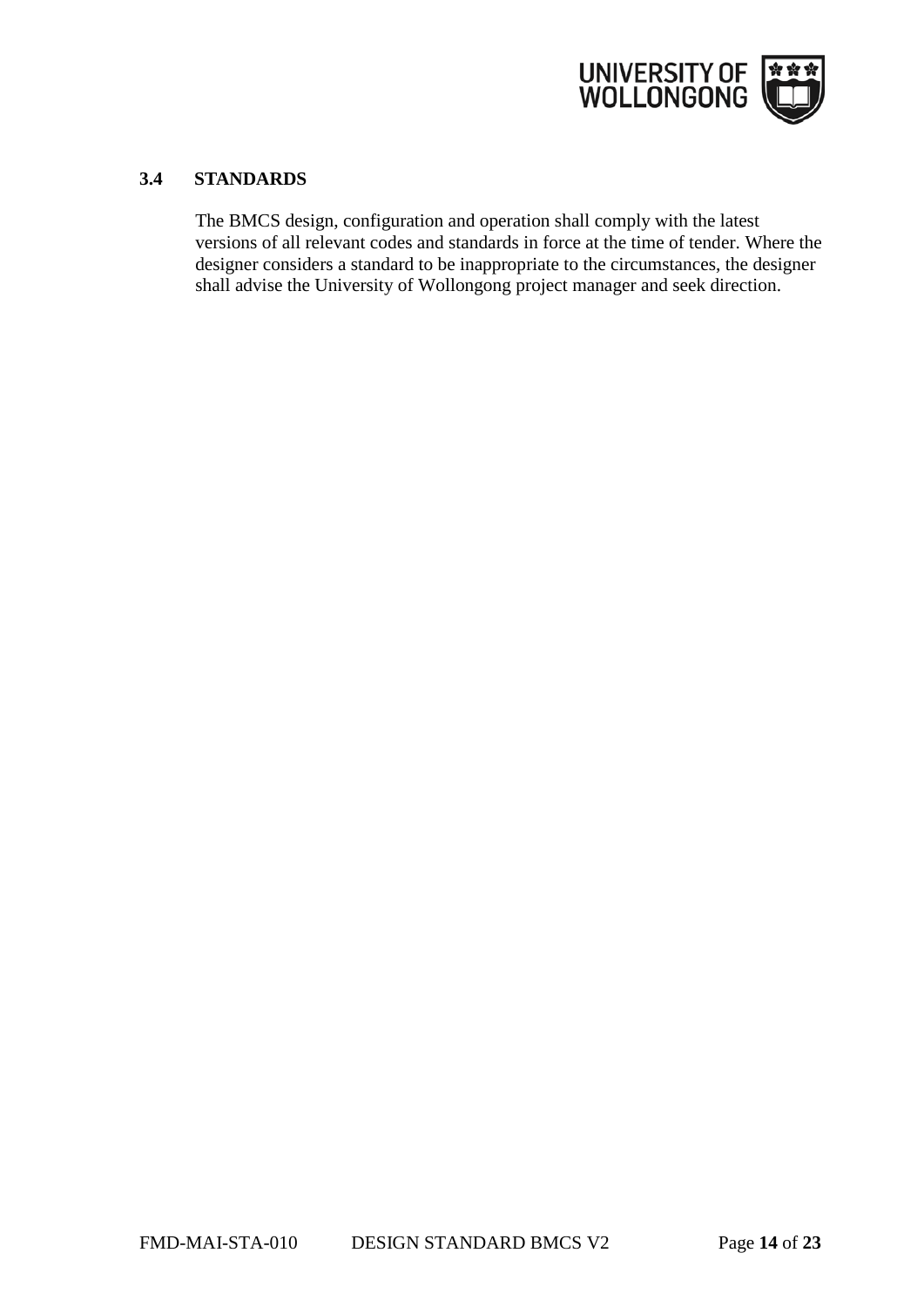

# <span id="page-14-0"></span>**3.5 MINIMUM PERFORMANCE STANDARDS**

The following minimum performance standards shall be achieved to ensure efficient operation of the building monitoring and control system:

| <b>Functions</b>                                 | <b>Worst Case</b><br><b>Response</b><br>(seconds) |
|--------------------------------------------------|---------------------------------------------------|
| Operator initiated point status change           | 5                                                 |
| Environmental initiated point status change      | 5                                                 |
| GUI update to point status change                | 6                                                 |
| GUI update to an alarm condition                 | 6                                                 |
| Display graphic and associated point information | 5                                                 |
| Database upload (mass storage to FPU)            | 100                                               |
| Database download (FPU to mass storage)          | 100                                               |

*Table 3.3 - Minimum Performance Standards*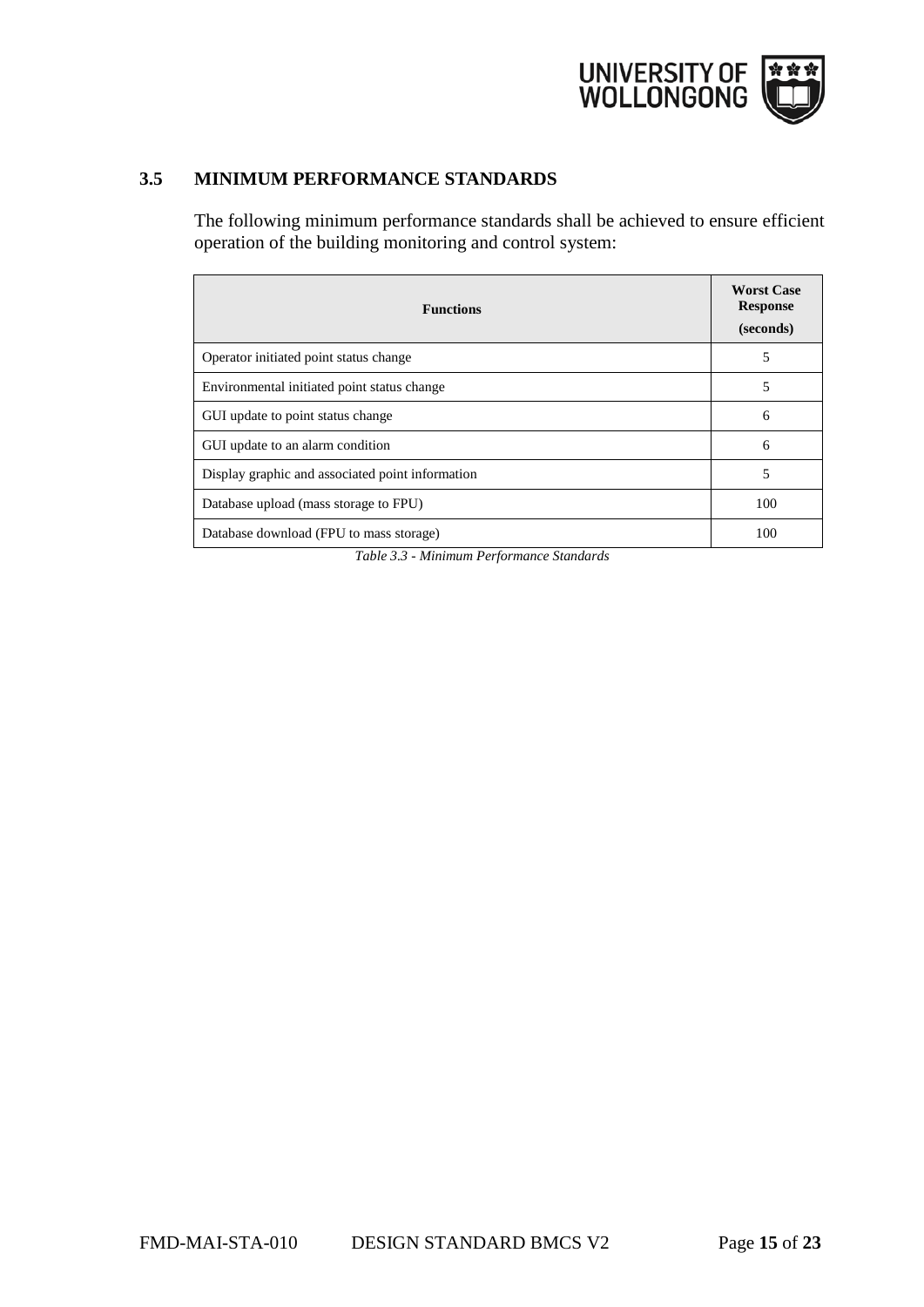

#### <span id="page-15-0"></span>3.6 INSTALLATION GUIDELINES

#### **3.6.1 System Topology**

The system shall comprise a network of field processing units (FPUs) to which all field monitoring and control devices shall be connected. Operators' terminal(s) where specified shall be connected via the primary campus network.

#### <span id="page-15-1"></span>**3.6.2 Electrical Cabling**

Electrical cabling shall be sized to meet the maximum demand of the proposed equipment and the potential additional equipment likely to be connected to the final sub-circuit.

Electrical cabling shall be installed such that stress does not occur to any part of the cable or to the connected equipment. Cables shall be securely supported and protected from mechanical damage.

All cabling installed between equipment or devices shall consist of one continuous length of cable. Cabling shall be concealed wherever possible in ceiling spaces, wall cavities, risers and the like.

Prior to the connection of equipment, cabling shall be tested for continuity, polarity and disturbance.

#### <span id="page-15-2"></span>**3.6.3 Communication Cabling**

The type and size of communication cabling shall be selected to achieve optimum system performance. Where a different type of cabling for the primary control bus and secondary control bus produces optimum performance, the different cable types will only be used where compatibility is assured and manufacturer recommendations are satisfied.

Communication cabling shall be installed such that stress does not occur to any part of the cable or to the connected equipment. Cables shall be securely supported and protected from mechanical damage.

All cabling installed between equipment or devices shall consist of one continuous length of cable. Cabling shall be concealed wherever possible in ceiling spaces, wall cavities, risers and of the like.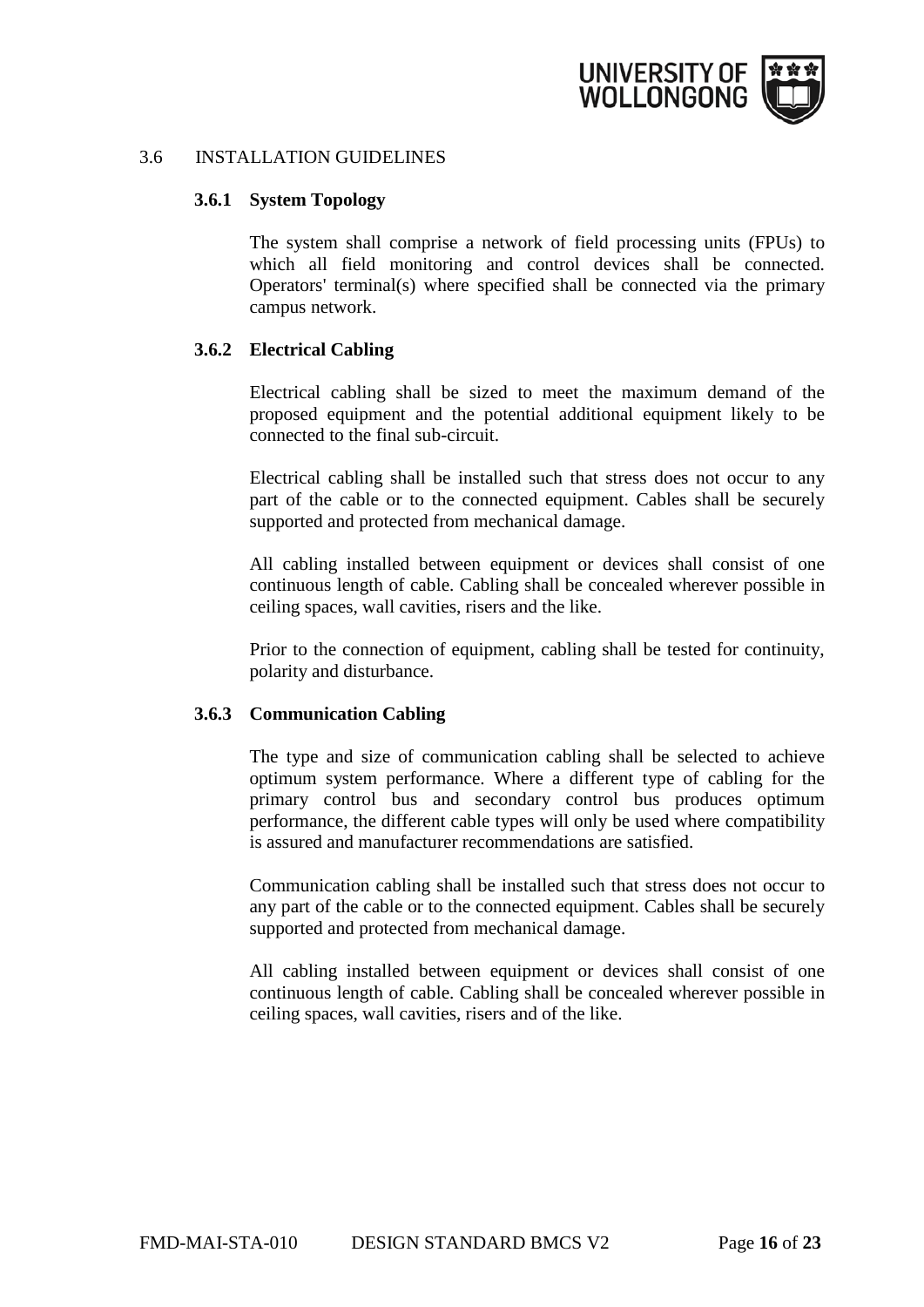

## <span id="page-16-0"></span>**3.6.4 Field Devices**

Field devices shall be provided with mounting brackets, protective covers, connections, leads and all other items necessary for proper operation. They shall each have a range, accuracy and speed of response suitable for the application and shall be suitable for the environment in which they are installed. Field devices shall be mechanically secured to protect against operational damage and ensure stability for continuous use.

Electrical terminations shall be permanent and insulated to protect against faults. Communication cable terminations shall be permanent and protected from interference.

Where possible, field devices shall be recessed and all external devices shall be weather resistant.

#### <span id="page-16-1"></span>**3.6.4.1 Temperature Sensors**

Sensors shall be thermally insulated from the surfaces on which they are mounted so that they sense the true fluid temperature.

Room sensors shall be mounted on an insulated plate in the inside face of perimeter columns or walls not exposed to sunlight. Outdoor air temperature sensors are to be of robust build suitable for outdoor conditions.

Duct sensors shall be of a type and position such that their readings accurately reflect the mixed temperature of the air within the duct.. Where they measure cooling/heating coil temperatures, they shall cover each coil module and effectively average the temperature across it is cross sectional area. All duct temperature sensors are to be supported properly so no part of the sensing element touches the duct/plenum wall. The element external housing shall be located clear of all insulation.

Immersion sensors shall be easily removable and shall be mounted so that condensation does not run into the sensor head.

#### <span id="page-16-2"></span>**3.6.4.2 Humidity Sensors**

Humidity sensors shall be low maintenance and immune to moisture saturation.

#### <span id="page-16-3"></span>**3.6.4.3 Pressure Sensors**

All duct installed pressure sensors shall be accessible. Differential pressure sensors for chiller bypass control shall be industrial grade instruments.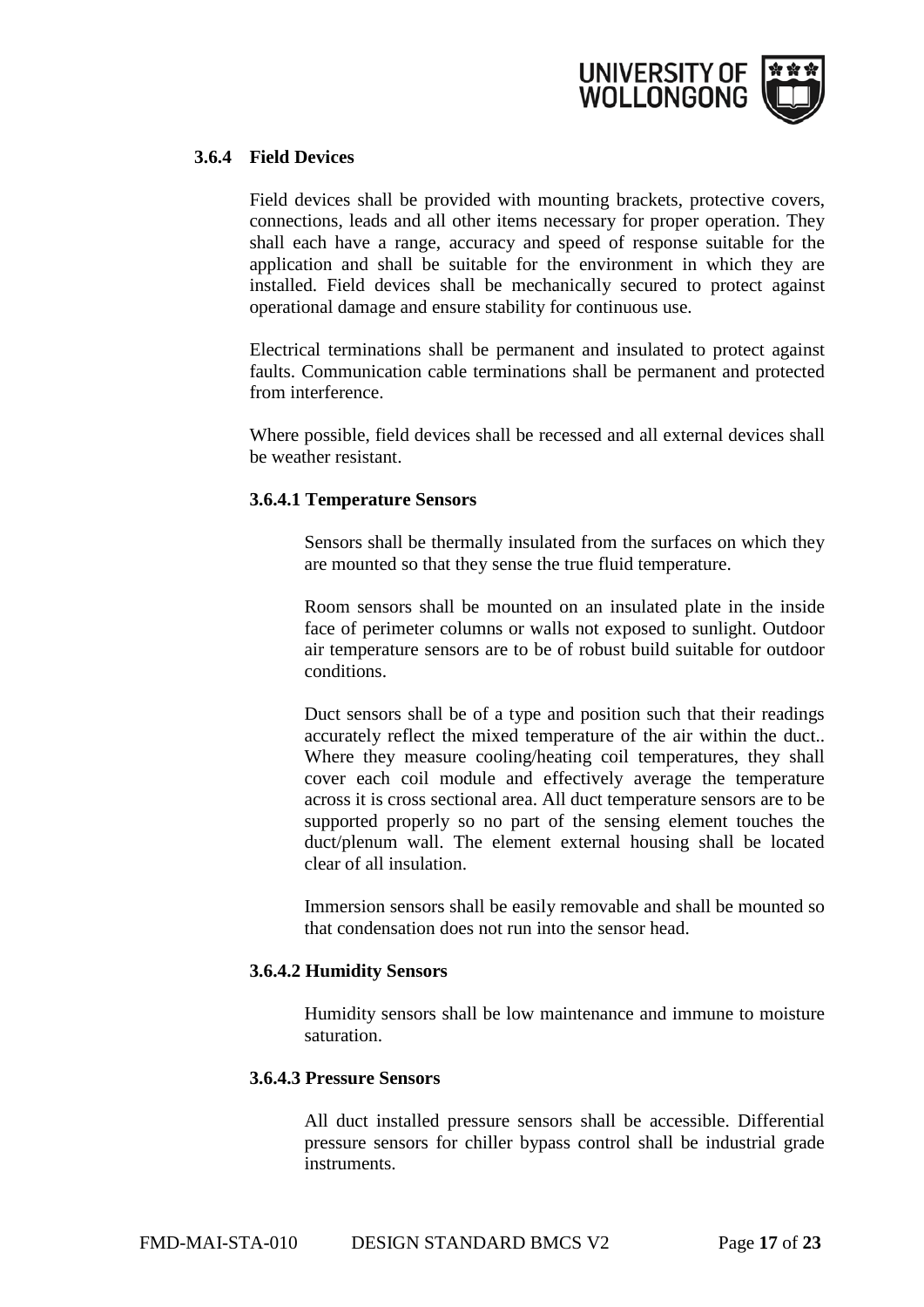

Sensors shall be protected against over pressure to a minimum of three times the rated input.

Pressure sensors shall be capable of handling the maximum expected system pressure and with span covering the pressure range to be measured.

#### <span id="page-17-0"></span>**3.6.5 Field Processing Units**

The FPUs shall be installed in designated service areas where adequate access and ventilation is available. The location shall maintain separation from other building services such as electrical and fire systems.

The FPU cabinets shall be mechanically secured and cable entries shall be insulated to protect against cable damage.

Electrical terminations shall be permanent and insulated to protect against faults. Communication cable terminations shall be permanent and protected from interference.

#### <span id="page-17-1"></span>**3.6.6 Operator Terminal**

The operator terminal CPU, LCD screen and other peripheral devices shall be provided as free issue by the University of Wollongong. The BMCS supplier shall nominate any necessary specifications for this equipment and shall load and configure all of the required applications.

#### <span id="page-17-2"></span>**3.6.7 Software Development**

The application software comprises the graphical user interface (GUI) which will contain programming and configuration, security, alarming, trending, reporting and command modules. The application software shall be installed on an appropriate server/workstation which is to be housed and maintained by the University of Wollongong IT services department. Operational access to the BMCS application is to be available to nominated client workstations via the UoW intranet.

Floor plans showing sensor locations and readings shall be provided, along with detailed system schematics. The Contractor shall generate the following system graphics screens (as applicable) as a minimum:

- Chilled Water Systems.
- Heating Water Systems.
- Refrigeration Systems.
- Condenser Water Systems.
- Heating Water Systems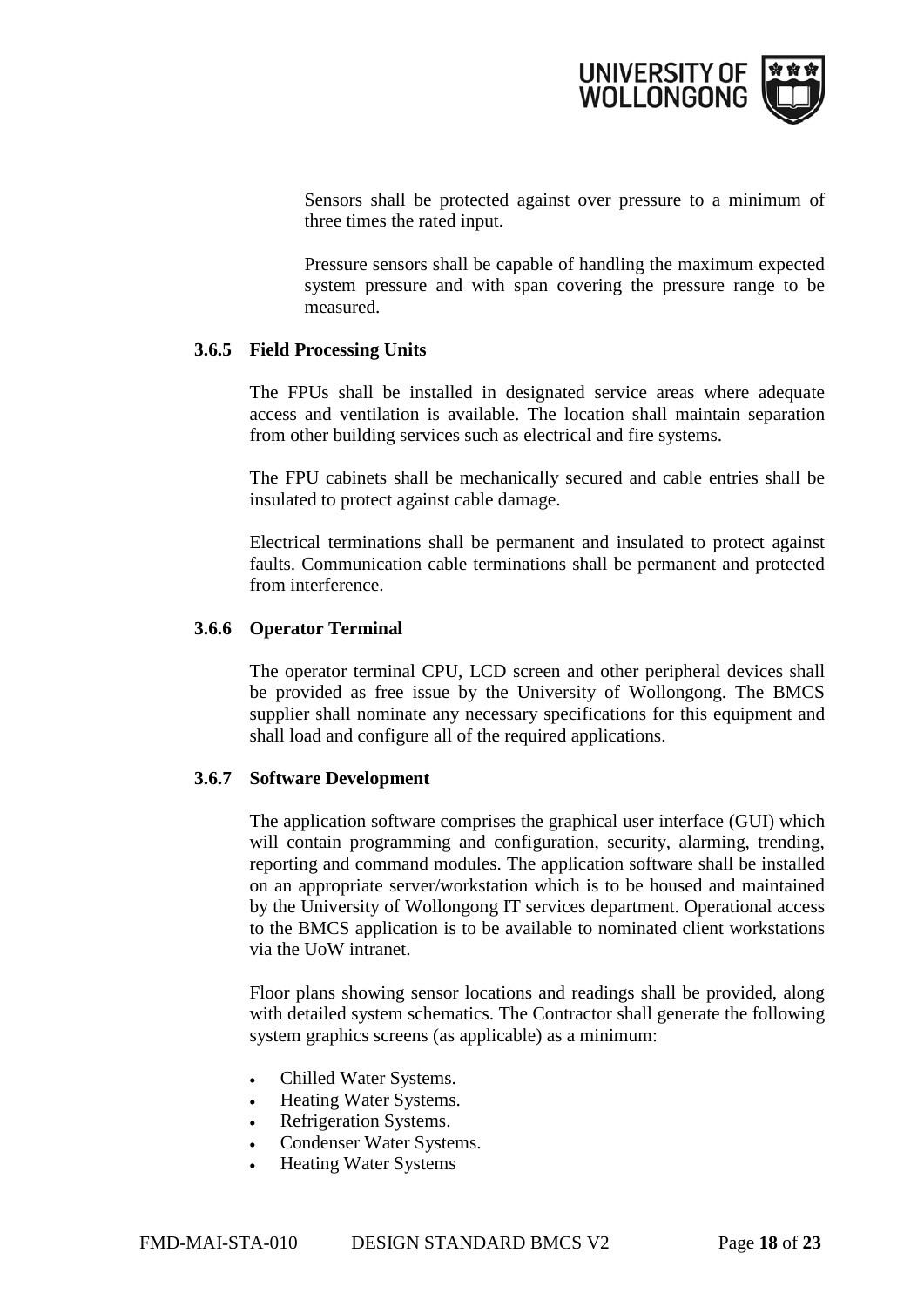

- Air Handling Systems
- Other Controlled or Monitored Building service systems
- Navigation pages as required for efficient movement between system displays.

All graphics screens shall be interactive and display a comprehensive view of the current operation of the system depicted. The operator must be able to modify set points, valve positions and the like from the screen. Any point whose value has been manually altered must be enunciated on the screen as being in manual mode. Pseudo points may be displayed on the screen, but it must be clearly obvious to the operator that the points do not affect the position or condition of the actual field point.

The Contractor shall liaise with the Engineer prior to generating the graphics screens. Where possible, the operator, responsible for the system, shall also be involved in the generation of the graphics screens. Graphic screens should follow the look and format of existing screens on the University of Wollongong BMCS systems.

Allowance shall be made for the generation of ten additional graphics screens during the warranty period.

The Contractor shall make allowance to train the operator in the generation of graphics screens.

Monitoring and control shall be available to the operator from both graphical and text screens. Each digital input, digital output, analogue input and analogue output shall be accessible and logical groups shall be established for ease of monitoring and programming functions.

#### <span id="page-18-0"></span>**3.6.8 Program of Works:**

Provide a time schedule for the implementation of the works and resources for approvals as the initial development stage of the control system.

Incorporate as part of the program, dates for:

- Submission of points schedule for approval.
- Submission of descriptive software logic for approval.
- Testing of software programs before installation on site.
- Development of graphics list and associated system graphics for approval, submitted in coloured hard copy.
- Submission of commissioning records indicating:
	- o Point integrity into system checked.
	- o Point calibration checked.
	- o Damper and valve actuator checked for correct operation.
	- o Set points and time delays noted and checked.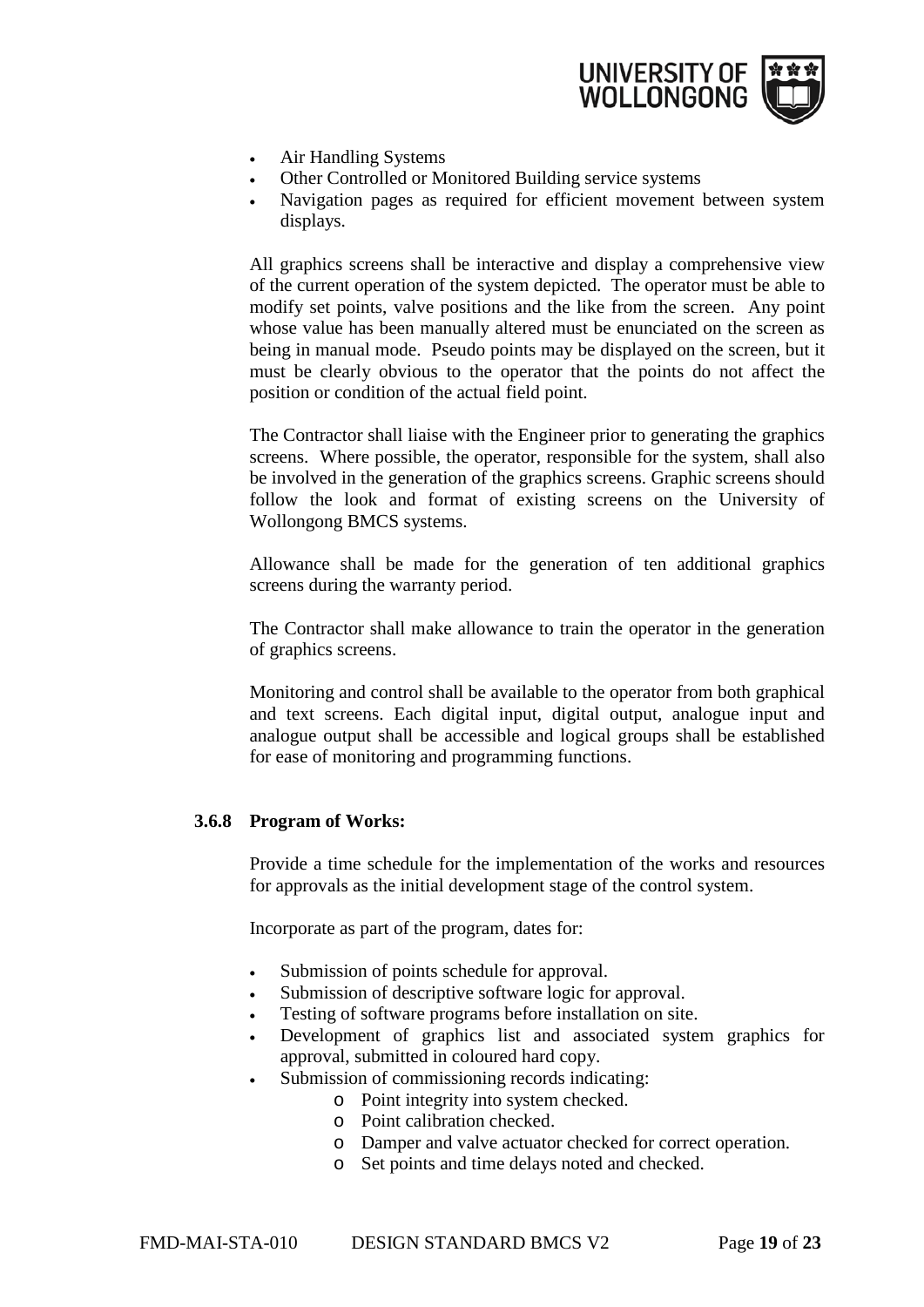

- o Power supply failure and protection checked.
- Verification of final system operation to specification requirements by checking and testing of I/O points and testing of software logic and its reaction as specified under clause Controls Systems – Commissioning, Training and Maintenance.
- Submission of request by the controls system supplier for practical completion of the system.

#### <span id="page-19-0"></span>**3.6.9 Labelling**

FPUs and other major system components shall be clearly labelled using black lettering on white background self adhesive permanent engraved labels, attached to a suitable fixed part of the equipment.

Equipment labels shall identify the equipment in accordance with UOW's asset register convention.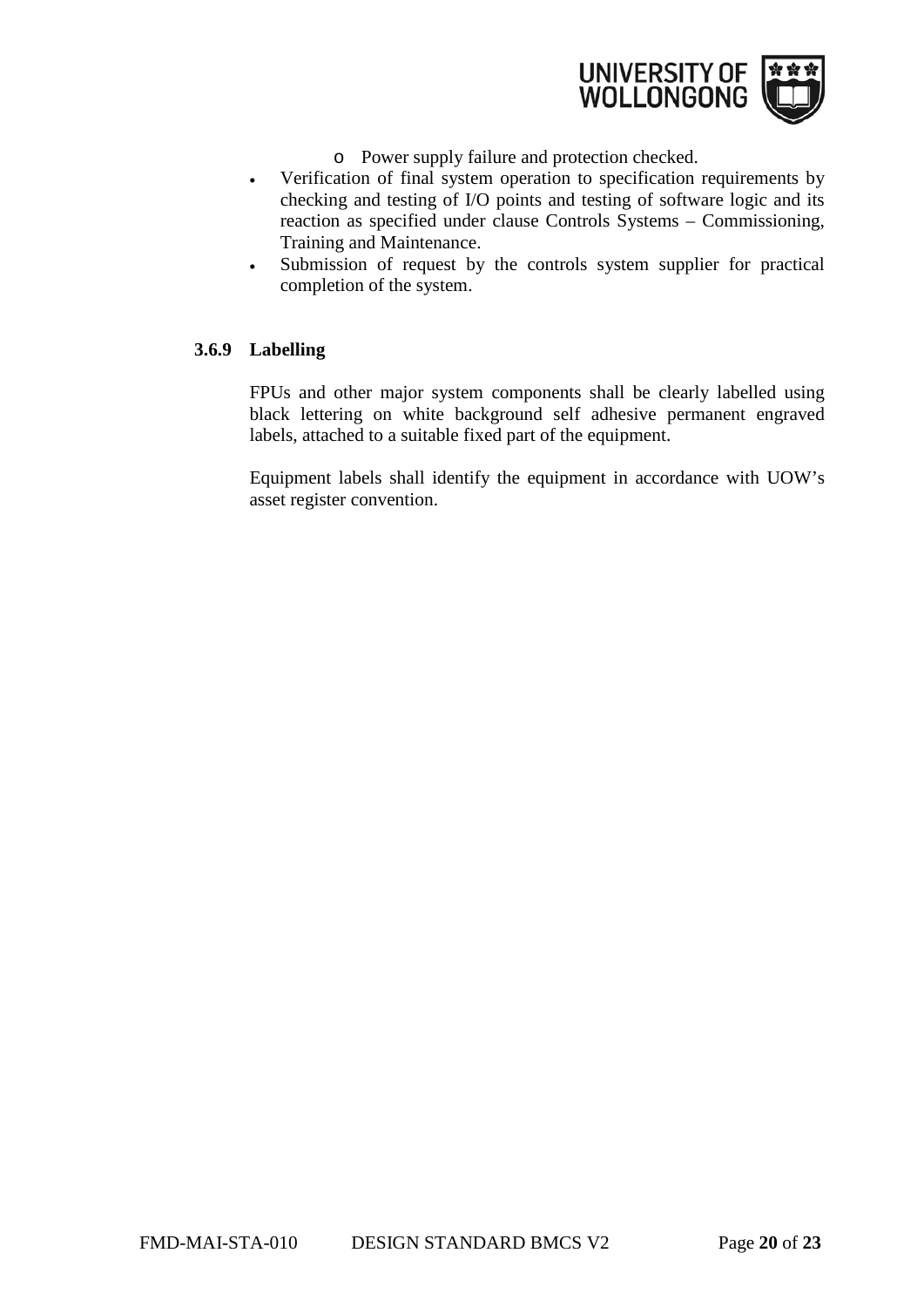

#### 3.7 EQUIPMENT

All BMCS equipment shall be of a quality and accuracy suitable for the satisfactory monitoring and/or control of the designated systems. The designer shall ensure that all components are supplied with a minimum warranty of twelve months from practical completion. Technical data and/or samples of all equipment shall be provided for approval prior to purchase.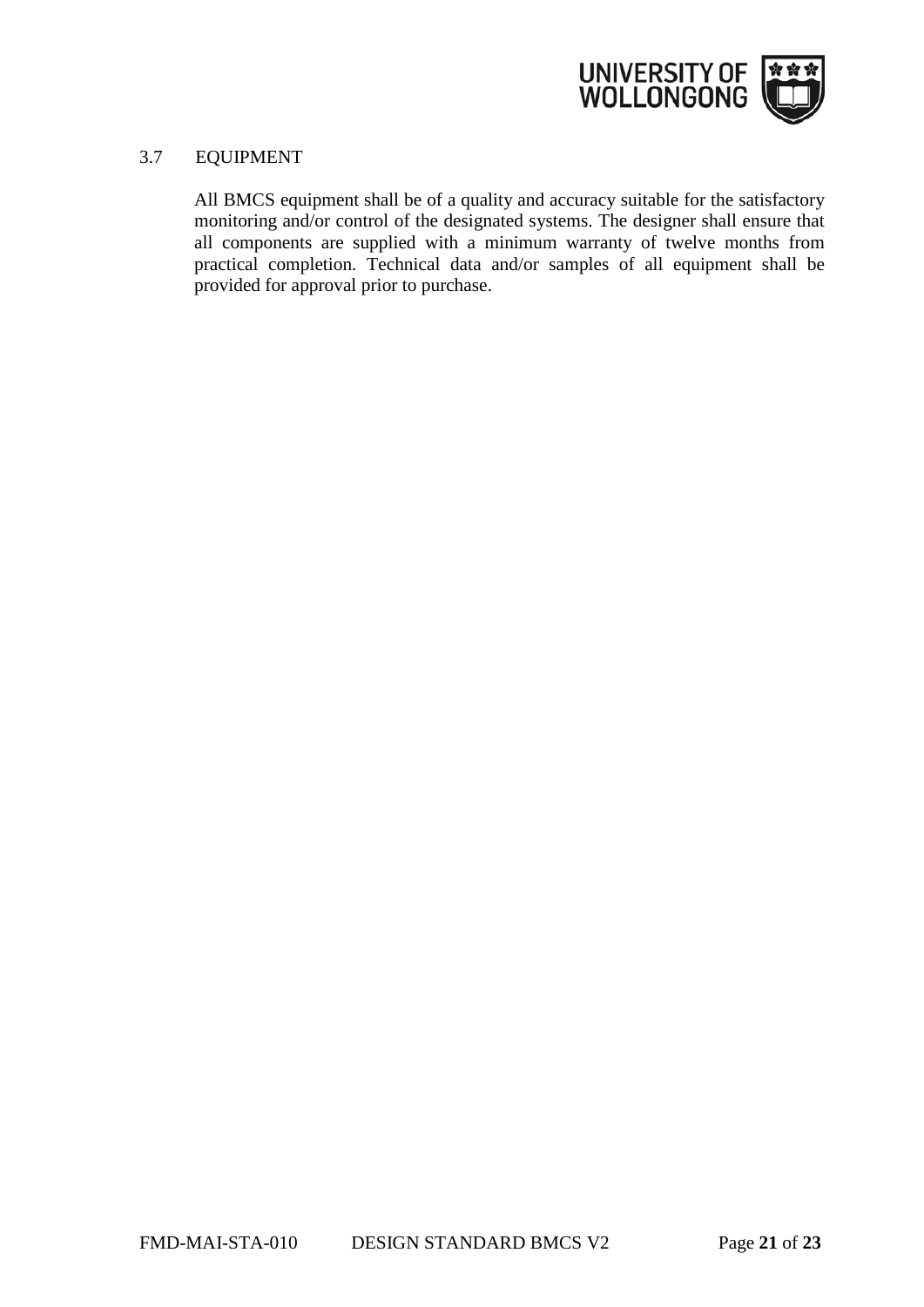

# 3.8 WARRANTY

The designer shall ensure that all components are supplied with the following minimum warranty periods:

| <b>System/Equipment</b>            | <b>Warranty Period</b> |
|------------------------------------|------------------------|
| <b>Field Devices</b>               | 12 Months              |
| <b>Field Processing Units</b>      | 12 Months              |
| <b>Operator Terminal</b>           | 12 Months              |
| <b>Application Software</b>        | 12 Months              |
| Cabling & Communications Equipment | 12 Months              |

*Table 3.8 - Warranty Periods*